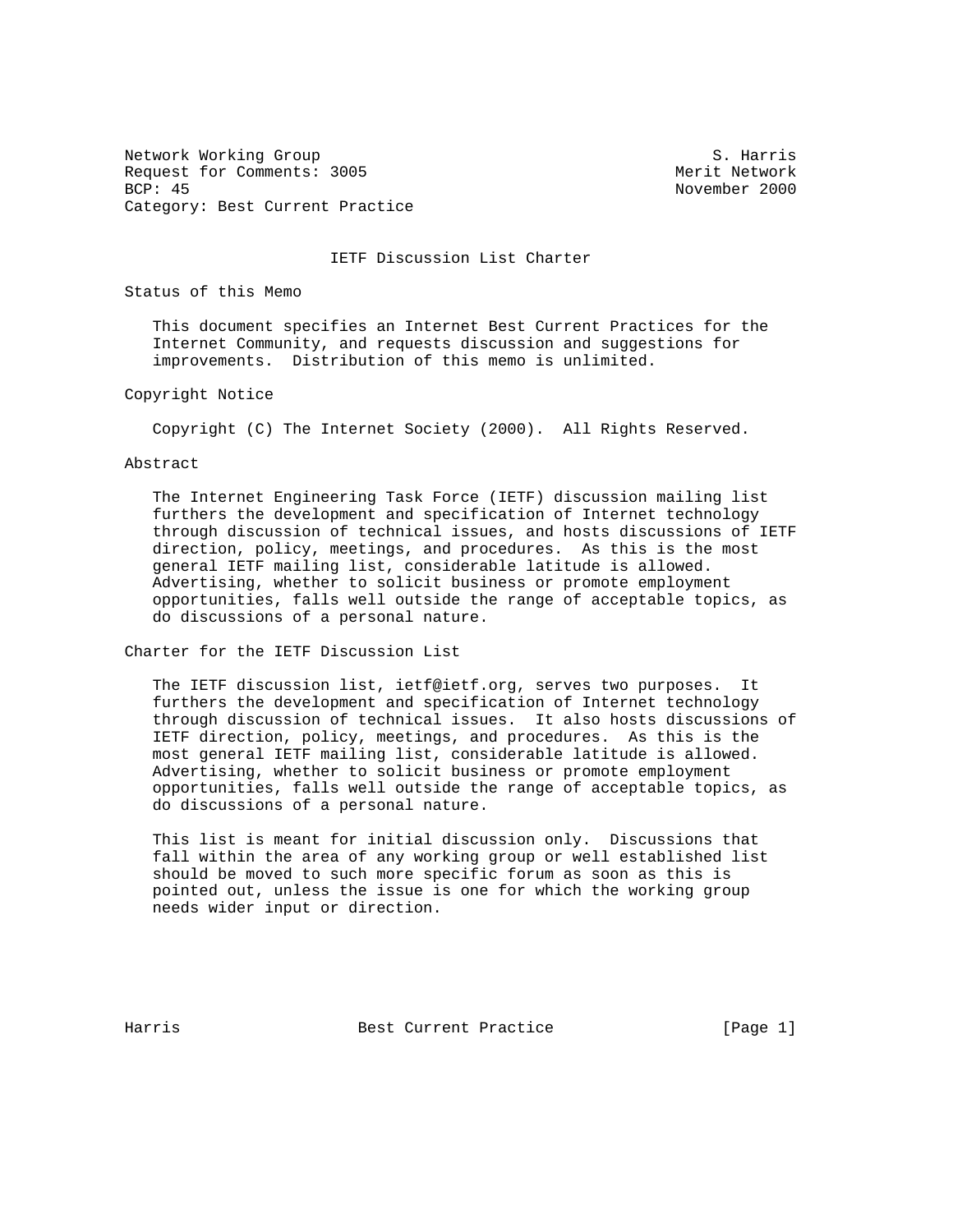In addition to the topics noted above, appropriate postings include:

- Last Call discussions of proposed protocol actions
- Discussion of technical issues that are candidates for IETF work, but do not yet have an appropriate e-mail venue
- Discussion of IETF administrative policies
- Questions and clarifications concerning IETF meetings
- Announcements of conferences, events, or activities that are sponsored or endorsed by the Internet Society or IETF.

Inappropriate postings include:

- Unsolicited bulk e-mail
- Discussion of subjects unrelated to IETF policy, meetings, activities, or technical concerns
- Unprofessional commentary, regardless of the general subject
- Announcements of conferences, events, or activities that are not sponsored or endorsed by the Internet Society or IETF.

 The IETF Chair, the IETF Executive Director, or a sergeant-at-arms appointed by the Chair is empowered to restrict posting by a person, or of a thread, when the content is inappropriate and represents a pattern of abuse. They are encouraged to take into account the overall nature of the postings by an individual and whether particular postings are an aberration or typical. Complaints regarding their decisions should be referred to the IAB.

Acknowledgements

 Comments by Donald E. Eastlake 3rd and other members of the IETF POISSON working group are gratefully acknowledged.

Author's Address

 Susan R. Harris Merit Network, Inc. 4251 Plymouth Rd., Suite C Ann Arbor, MI 48105-2785

 Phone: (734) 936-2100 Fax: (734) 647-3185 EMail: srh@merit.edu

Harris Best Current Practice [Page 2]